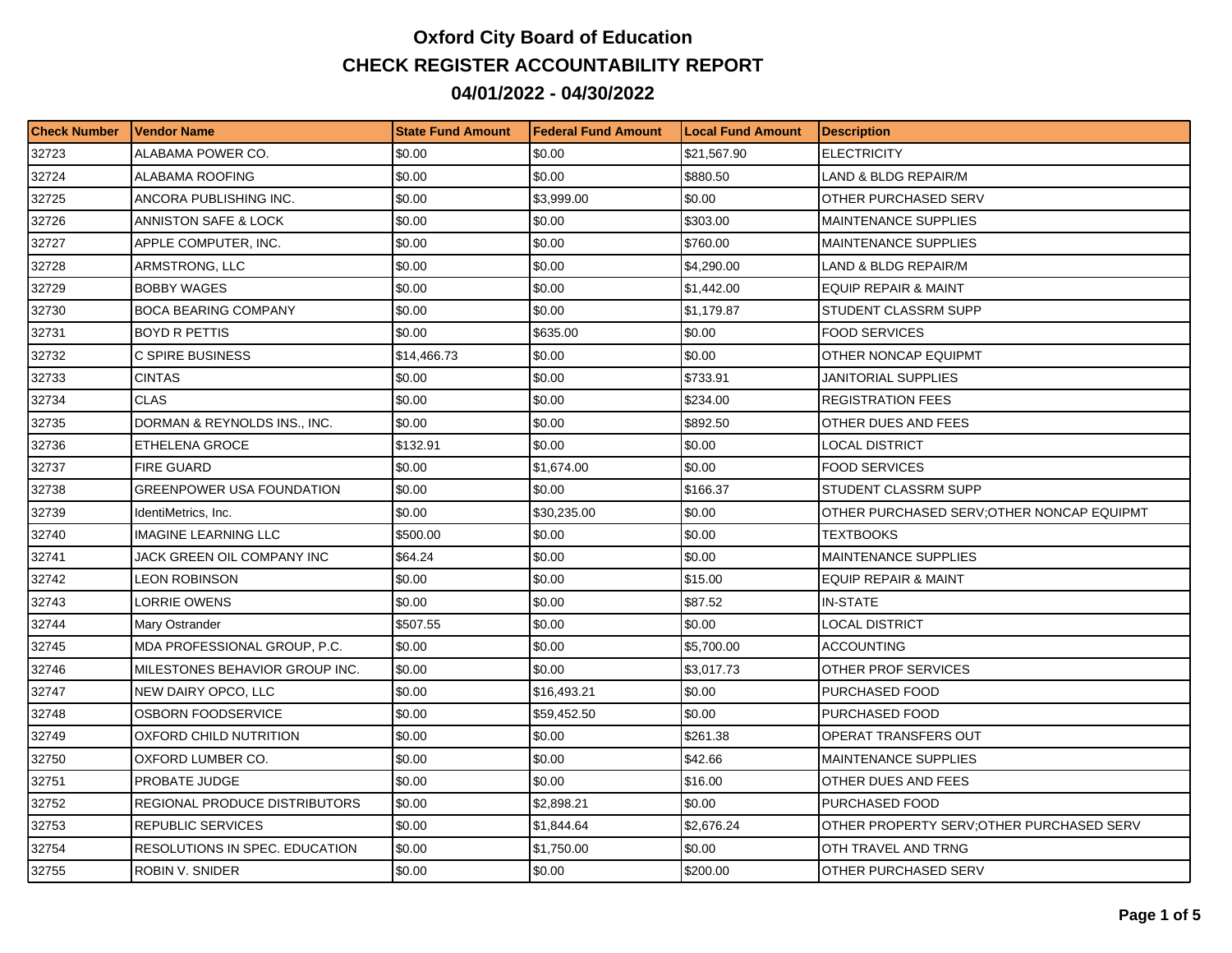| <b>Check Number</b> | Vendor Name                    | <b>State Fund Amount</b> | <b>Federal Fund Amount</b> | <b>Local Fund Amount</b> | <b>Description</b>                                               |
|---------------------|--------------------------------|--------------------------|----------------------------|--------------------------|------------------------------------------------------------------|
| 32756               | ROZAR S                        | \$56.41                  | \$0.00                     | \$0.00                   | <b>MAINTENANCE SUPPLIES</b>                                      |
| 32757               | SARA BREWER                    | \$0.00                   | \$0.00                     | \$1,096.34               | <b>IN-STATE:REGISTRATION FEES</b>                                |
| 32758               | SHRED-IT, C/O STERICYCLE, INC  | \$0.00                   | \$0.00                     | \$212.51                 | <b>OTHER PROPERTY SERV</b>                                       |
| 32759               | SOUTHLAND INTERNATIONAL        | \$400.57                 | \$0.00                     | \$0.00                   | <b>MAINTENANCE SUPPLIES</b>                                      |
| 32760               | SUNBELT STAFFING               | \$0.00                   | \$0.00                     | \$80.00                  | OTHER PURCHASED SERV                                             |
| 32761               | Sysco USA III, LLC             | \$0.00                   | \$5,867.22                 | \$0.00                   | FOOD PROCESSING SUPP;PURCHASED FOOD;FOOD SERV<br>SUPPLIES        |
| 32762               | TALLADEGA COUNTY EXCHANGE INC. | \$0.00                   | \$0.00                     | \$705.00                 | LAND & BLDG REPAIR/M                                             |
| 32763               | TK ELEVATOR CORPORATION        | \$0.00                   | \$0.00                     | \$1,565.17               | EQUIP REPAIR & MAINT                                             |
| 32764               | UNITI FIBER, LLC               | \$0.00                   | \$0.00                     | \$1,648.51               | OTHER PURCHASED SERV;TELEPHONE                                   |
| 32765               | WINSUPPLY ANNISTON AL CO #657  | \$0.00                   | \$0.00                     | \$2,065.24               | <b>MAINTENANCE SUPPLIES</b>                                      |
| 32766               | WITTICHEN SUPPLY CO.           | \$0.00                   | \$40.91                    | \$0.00                   | <b>MAINTENANCE SUPPLIES</b>                                      |
| 32767               | WOOD FRUITTICHER GROCERY       | \$0.00                   | \$38,709.67                | \$0.00                   | PURCHASED FOOD;FOOD PROCESSING SUPP;FOOD SERV<br><b>SUPPLIES</b> |
| 32768               | ALABAMA POWER CO.              | \$0.00                   | \$0.00                     | \$13,779.65              | <b>ELECTRICITY</b>                                               |
| 32769               | APPLE COMPUTER, INC.           | \$0.00                   | \$59.99                    | \$0.00                   | STUDENT CLASSRM SUPP                                             |
| 32770               | ASHLEY LAYMON WILSON           | \$857.49                 | \$0.00                     | \$0.00                   | <b>IN-STATE</b>                                                  |
| 32771               | AT&T                           | \$0.00                   | \$0.00                     | \$957.95                 | TELEPHONE                                                        |
| 32772               | AT&T                           | \$0.00                   | \$0.00                     | \$37.44                  | TELEPHONE                                                        |
| 32773               | AT&T                           | \$0.00                   | \$0.00                     | \$68.90                  | TELEPHONE                                                        |
| 32774               | AT&T                           | \$0.00                   | \$0.00                     | \$57.04                  | TELEPHONE                                                        |
| 32775               | <b>CARRIE CARDINAL</b>         | \$0.00                   | \$0.00                     | \$200.00                 | OUT-OF-STATE                                                     |
| 32776               | <b>CINTAS</b>                  | \$0.00                   | \$0.00                     | \$105.00                 | JANITORIAL SUPPLIES                                              |
| 32777               | <b>COOKS PEST CONTROL</b>      | \$0.00                   | \$210.00                   | \$0.00                   | <b>FOOD SERVICES</b>                                             |
| 32778               | DAVIES SCHOOL SUPPLY           | \$0.00                   | \$0.00                     | \$57.09                  | OTHER INST SUPPLIES                                              |
| 32779               | HUMITEC CORPORATION            | \$0.00                   | \$668.00                   | \$0.00                   | <b>FOOD SERVICES</b>                                             |
| 32780               | HURST GLASS CO.                | \$20.00                  | \$0.00                     | \$0.00                   | <b>MAINTENANCE SUPPLIES</b>                                      |
| 32781               | <b>IMAGINE LEARNING LLC</b>    | \$16,400.00              | \$0.00                     | \$0.00                   | TEXTBOOKS                                                        |
| 32782               | JORDAN HUMPHRIES               | \$183.19                 | \$0.00                     | \$0.00                   | <b>IN-STATE</b>                                                  |
| 32783               | JORDAN WEATHERS                | \$0.00                   | \$0.00                     | \$1,439.28               | <b>OUT-OF-STATE</b>                                              |
| 32784               | KELLY ROBERTS                  | \$0.00                   | \$0.00                     | \$1,976.02               | OUT-OF-STATE                                                     |
| 32785               | KLEO. INC DBA CLASSWALLET      | \$0.00                   | \$0.00                     | \$5,880.00               | <b>OTHER PURCHASED SERV</b>                                      |
| 32786               | Low Temp Industries, Inc.      | \$0.00                   | \$1,563.86                 | \$0.00                   | <b>MAINTENANCE SUPPLIES</b>                                      |
| 32787               | <b>MARILYN BURKE</b>           | \$774.78                 | \$0.00                     | \$0.00                   | <b>IN-STATE</b>                                                  |
| 32788               | <b>MEGGAN CRANE</b>            | \$857.49                 | \$0.00                     | \$0.00                   | <b>IN-STATE</b>                                                  |
| 32789               | Mingledorff Inc.               | \$0.00                   | \$0.00                     | \$24.75                  | <b>MAINTENANCE SUPPLIES</b>                                      |
| 32790               | OCCUPATIONAL SAFETY SER. INC.  | \$0.00                   | \$0.00                     | \$650.00                 | DRUG TESTING SERV                                                |
| 32791               | SAVANNA PARSONS                | \$823.59                 | \$0.00                     | \$0.00                   | <b>IN-STATE</b>                                                  |
| 32792               | SOUTHERN DOOR & HARDWARE       | \$0.00                   | \$0.00                     | \$236.00                 | MAINTENANCE SUPPLIES                                             |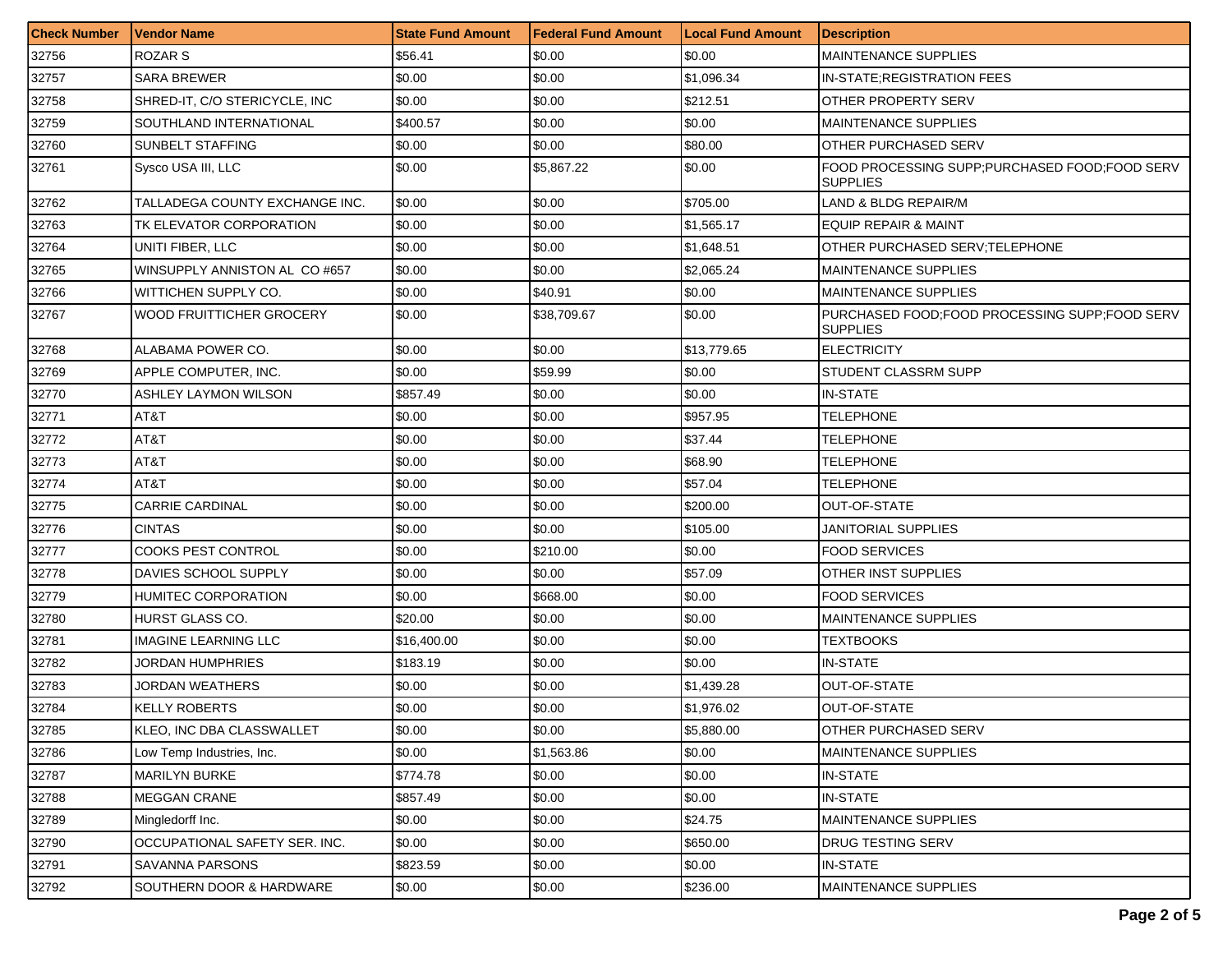| <b>Check Number</b> | <b>Vendor Name</b>                    | <b>State Fund Amount</b> | Federal Fund Amount | <b>Local Fund Amount</b> | <b>Description</b>                         |
|---------------------|---------------------------------------|--------------------------|---------------------|--------------------------|--------------------------------------------|
| 32793               | <b>SPARKLIGHT</b>                     | \$0.00                   | \$0.00              | \$227.98                 | OTHER PURCHASED SERV                       |
| 32794               | <b>STRICKLAND PAPER</b>               | \$0.00                   | \$0.00              | \$335.40                 | <b>OFFICE SUPPLIES</b>                     |
| 32795               | <b>SUNBELT STAFFING</b>               | \$0.00                   | \$0.00              | \$1,820.00               | OTHER PURCHASED SERV                       |
| 32796               | TEACHER CREATED MATERIALS             | \$0.00                   | \$1,319.76          | \$0.00                   | <b>STUDENT CLASSRM SUPP</b>                |
| 32797               | WISE ENVIROMENTAL SOLUTIONS IN        | \$0.00                   | \$0.00              | \$79.96                  | LAND & BLDG REPAIR/M                       |
| 32798               | AGIREPAIR, INC                        | \$0.00                   | \$0.00              | \$316.00                 | <b>EQUIP REPAIR &amp; MAINT</b>            |
| 32799               | AIR ENGINEERS, L.L.C.                 | \$0.00                   | \$0.00              | \$70.88                  | <b>EQUIP REPAIR &amp; MAINT</b>            |
| 32800               | ALABAMA BEST PRACTICE CENTER          | \$0.00                   | \$0.00              | \$2,250.00               | <b>REGISTRATION FEES</b>                   |
| 32801               | ALABAMA POWER CO.                     | \$0.00                   | \$0.00              | \$21,248.01              | <b>ELECTRICITY</b>                         |
| 32802               | ALABAMA ROOFING                       | \$0.00                   | \$0.00              | \$3,055.00               | LAND & BLDG REPAIR/M                       |
| 32803               | ANNISTON MUSEUM                       | \$0.00                   | \$392.00            | \$160.00                 | STUDENT CLASSRM SUPP; OTHER PURCHASED SERV |
| 32804               | ASSETGENIE, INC                       | \$0.00                   | \$0.00              | \$148.00                 | <b>EQUIP REPAIR &amp; MAINT</b>            |
| 32805               | AT&T                                  | \$0.00                   | \$0.00              | \$48.84                  | TELEPHONE                                  |
| 32806               | AT&T                                  | \$0.00                   | \$0.00              | \$227.36                 | TELEPHONE                                  |
| 32807               | <b>BESHEARS TRACTOR &amp; EQUIP</b>   | \$0.00                   | \$0.00              | \$290.88                 | <b>EQUIP REPAIR &amp; MAINT</b>            |
| 32808               | <b>BIG TIME ENTERTAINMENT</b>         | \$0.00                   | \$1,095.00          | \$0.00                   | STUDENT CLASSRM SUPP                       |
| 32809               | <b>BLALOCK BUILDING COMPANY</b>       | \$0.00                   | \$0.00              | \$800,578.89             | <b>BLDGS-CONSTRUCTED</b>                   |
| 32810               | <b>BRITTON YOUNG</b>                  | \$0.00                   | \$0.00              | \$134.24                 | OUT-OF-STATE                               |
| 32811               | <b>CINTAS</b>                         | \$0.00                   | \$0.00              | \$183.83                 | JANITORIAL SUPPLIES                        |
| 32812               | CITY OF OXFORD                        | \$0.00                   | \$0.00              | \$27,495.54              | <b>FUEL-GASOLINE</b>                       |
| 32814               | ETOWAH CHEMICAL SALES                 | \$0.00                   | \$1,013.62          | \$0.00                   | <b>FOOD SERV SUPPLIES</b>                  |
| 32815               | <b>FACTS EDUCATION SOLUTIONS, LLC</b> | \$0.00                   | \$803.50            | \$0.00                   | OTHER PURCHASED SERV                       |
| 32816               | <b>FUN WHEELS</b>                     | \$0.00                   | \$0.00              | \$2,800.00               | STUDENT CLASSRM SUPP                       |
| 32817               | <b>GAME DAY ATHLETIC SURFACES</b>     | \$0.00                   | \$0.00              | \$4,100.00               | LAND & BLDG REPAIR/M                       |
| 32818               | JENNIFER DASINGER                     | \$0.00                   | \$0.00              | \$129.87                 | <b>IN-STATE</b>                            |
| 32819               | <b>KRISTA MINTZ</b>                   | \$0.00                   | \$0.00              | \$2,187.13               | OUT-OF-STATE                               |
| 32820               | LATHAN ASSOCIATES ARCHITECTS          | \$0.00                   | \$0.00              | \$17,903.16              | <b>BLDGS-CONSTRUCTED</b>                   |
| 32821               | <b>MCCORMICK REFRIGERATION</b>        | \$0.00                   | \$0.00              | \$873.62                 | <b>MAINTENANCE SUPPLIES</b>                |
| 32822               | MILESTONES BEHAVIOR GROUP INC.        | \$0.00                   | \$0.00              | \$4,021.59               | OTHER PURCHASED SERV                       |
| 32823               | Mingledorff Inc.                      | \$0.00                   | \$0.00              | \$224.25                 | <b>MAINTENANCE SUPPLIES</b>                |
| 32824               | <b>NAPA AUTO PARTS</b>                | \$0.00                   | \$0.00              | \$449.60                 | EQUIP REPAIR & MAINT                       |
| 32825               | <b>NCS PEARSON INC.</b>               | \$154.55                 | \$1,086.75          | \$0.00                   | STUDENT CLASSRM SUPP                       |
| 32826               | OXFORD WATER WORKS & SEWER            | \$0.00                   | \$0.00              | \$9,911.34               | <b>WATER AND SEWAGE</b>                    |
| 32827               | <b>PAR</b>                            | \$0.00                   | \$1,159.56          | \$0.00                   | STUDENT CLASSRM SUPP                       |
| 32828               | PHILLIPS & PHILLIPS                   | \$0.00                   | \$0.00              | \$100.00                 | LEGAL FEES                                 |
| 32829               | QUILL CORPORATION                     | \$0.00                   | \$0.00              | \$268.73                 | OFFICE SUPPLIES                            |
| 32830               | RYAN HUFF LLC                         | \$0.00                   | \$1,750.00          | \$5,990.00               | OTHER PROF SERVICES                        |
| 32831               | SUNBELT STAFFING                      | \$0.00                   | \$0.00              | \$2,480.00               | OTHER PURCHASED SERV                       |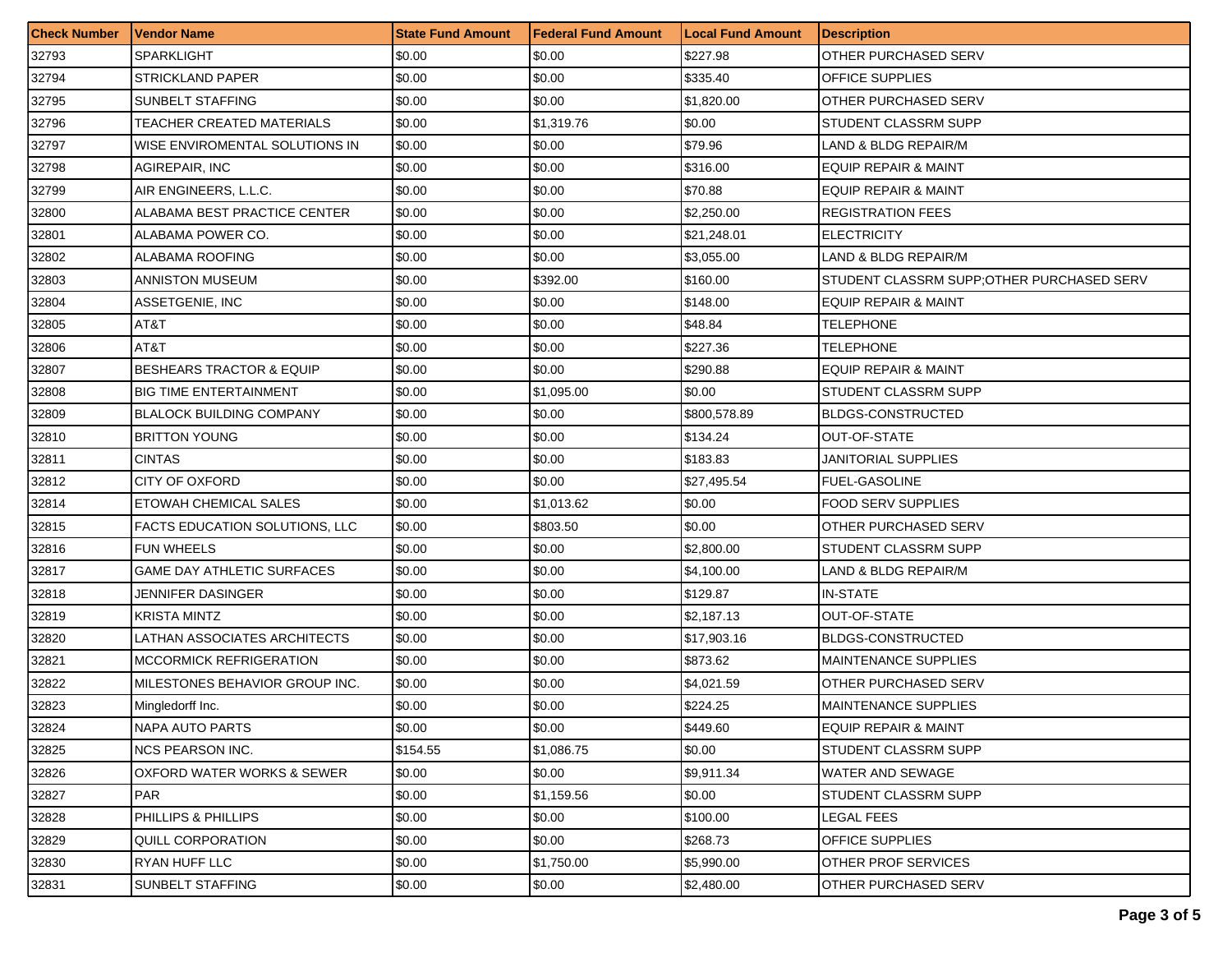| <b>Check Number</b> | Vendor Name                       | <b>State Fund Amount</b> | l Federal Fund Amount | <b>Local Fund Amount</b> | <b>Description</b>                                                                                                                                                                                                                     |
|---------------------|-----------------------------------|--------------------------|-----------------------|--------------------------|----------------------------------------------------------------------------------------------------------------------------------------------------------------------------------------------------------------------------------------|
| 32832               | SYNOVIA SOLUTIONS, LLC            | \$1,836.00               | \$0.00                | \$0.00                   | OTHER NONCAP EQUIPMT                                                                                                                                                                                                                   |
| 32833               | Tamara Little                     | \$0.00                   | \$126.50              | \$0.00                   | OTHER REFUNDS                                                                                                                                                                                                                          |
| 32834               | TEAM REHABILITATION INC.          | \$0.00                   | \$885.00              | \$7,142.25               | OTHER PROF SERVICES                                                                                                                                                                                                                    |
| 32835               | TELE. COMMUNICATIONS              | \$0.00                   | \$0.00                | \$36.00                  | OTHER PURCHASED SERV                                                                                                                                                                                                                   |
| 32836               | TRIPLE POINT INDUSTRIES           | \$0.00                   | \$0.00                | \$543.65                 | <b>EQUIP REPAIR &amp; MAINT</b>                                                                                                                                                                                                        |
| 32837               | TYRONE DERAMUS                    | \$0.00                   | \$0.00                | \$50.00                  | OUT-OF-STATE                                                                                                                                                                                                                           |
| 32838               | UNITED RENTAL/RSC                 | \$0.00                   | \$0.00                | \$1,615.00               | OTHER PURCHASED SERV                                                                                                                                                                                                                   |
| 32839               | VERIZON WIRELESS                  | \$0.00                   | \$0.00                | \$3,045.91               | TELEPHONE                                                                                                                                                                                                                              |
| 32840               | WITTICHEN SUPPLY CO.              | \$0.00                   | \$461.59              | \$0.00                   | <b>MAINTENANCE SUPPLIES</b>                                                                                                                                                                                                            |
| 32841               | AF PLAN SERVE                     | \$0.00                   | \$0.00                | \$191.00                 | OTHER PURCHASED SERV                                                                                                                                                                                                                   |
| 32842               | <b>AGIREPAIR, INC</b>             | \$0.00                   | \$0.00                | \$89.00                  | <b>EQUIP REPAIR &amp; MAINT</b>                                                                                                                                                                                                        |
| 32843               | AIR ENGINEERS, L.L.C.             | \$0.00                   | \$0.00                | \$1,273.13               | EQUIP REPAIR & MAINT                                                                                                                                                                                                                   |
| 32844               | AL ASSOC OF SCHOOL BOARDS         | \$0.00                   | \$0.00                | \$279.00                 | <b>IN-STATE</b>                                                                                                                                                                                                                        |
| 32845               | ALABAMA POWER CO.                 | \$0.00                   | \$0.00                | \$6,255.64               | <b>ELECTRICITY</b>                                                                                                                                                                                                                     |
| 32846               | AMERICAN EXPRESS                  | \$109.95                 | \$1,251.14            | \$10,701.40              | IN-STATE; INSTRUCTIONAL SOFTWA; OTHER PURCHASED<br>SERV; STUDENT CLASSRM SUPP; OTH TRAVEL AND<br>TRNG; MAINTENANCE SUPPLIES; STAFF INST<br>SUPPLIES; EQUIP REPAIR & MAINT; OTHER NONCAP<br>EQUIPMT:OFFICE SUPPLIES:OTHER DUES AND FEES |
| 32847               | ANNISTON SAFE & LOCK              | \$0.00                   | \$0.00                | \$15.24                  | <b>MAINTENANCE SUPPLIES</b>                                                                                                                                                                                                            |
| 32848               | AT&T                              | \$0.00                   | \$0.00                | \$62.69                  | <b>TELEPHONE</b>                                                                                                                                                                                                                       |
| 32849               | <b>B&amp;C Tire &amp; Battery</b> | \$2,177.53               | \$0.00                | \$0.00                   | <b>MAINTENANCE SUPPLIES</b>                                                                                                                                                                                                            |
| 32850               | CAPITAL ONE/WALMART               | \$0.00                   | \$96.12               | \$0.00                   | STUDENT CLASSRM SUPP                                                                                                                                                                                                                   |
| 32851               | CDW GOVERNMENT INC.               | \$0.00                   | \$0.00                | \$67,400.00              | NON-INSTRUCTIONAL SO                                                                                                                                                                                                                   |
| 32852               | <b>CINTAS</b>                     | \$0.00                   | \$0.00                | \$209.64                 | <b>JANITORIAL SUPPLIES</b>                                                                                                                                                                                                             |
| 32853               | <b>CORPORATE BILLING LLC</b>      | \$1,297.48               | \$0.00                | \$0.00                   | <b>MAINTENANCE SUPPLIES</b>                                                                                                                                                                                                            |
| 32854               | <b>ERIC BURRAGE</b>               | \$0.00                   | \$0.00                | \$551.00                 | <b>IN-STATE</b>                                                                                                                                                                                                                        |
| 32855               | <b>ETOWAH CHEMICAL SALES</b>      | \$479.00                 | \$0.00                | \$0.00                   | <b>MAINTENANCE SUPPLIES</b>                                                                                                                                                                                                            |
| 32856               | <b>FARM SYSTEM INC.</b>           | \$0.00                   | \$0.00                | \$1,040.00               | LAND & BLDG REPAIR/M                                                                                                                                                                                                                   |
| 32857               | <b>FASTENAL COMPANY</b>           | \$136.24                 | \$0.00                | \$0.00                   | <b>MAINTENANCE SUPPLIES</b>                                                                                                                                                                                                            |
| 32858               | HOWARD TECHNOLOGY SOLUTIONS       | \$1,509.00               | \$7,632.00            | \$0.00                   | OTHER NONCAP EQUIPMT                                                                                                                                                                                                                   |
| 32859               | HURST GLASS CO.                   | \$20.00                  | \$0.00                | \$0.00                   | <b>MAINTENANCE SUPPLIES</b>                                                                                                                                                                                                            |
| 32860               | <b>BER VEL</b>                    | \$0.00                   | \$2,362.81            | \$0.00                   | <b>MAINTENANCE SUPPLIES</b>                                                                                                                                                                                                            |
| 32861               | LOWES BUSINESS ACCOUNT            | \$0.00                   | \$0.00                | \$521.55                 | OTHER NONCAP EQUIPMT                                                                                                                                                                                                                   |
| 32862               | <b>MARTY LIVINGSTON</b>           | \$0.00                   | \$742.77              | \$0.00                   | <b>OTH TRAVEL AND TRNG</b>                                                                                                                                                                                                             |
| 32863               | <b>MARZANO RESOURCES LLC</b>      | \$0.00                   | \$0.00                | \$1,650.00               | <b>REGISTRATION FEES</b>                                                                                                                                                                                                               |
| 32864               | <b>MCCORMICK REFRIGERATION</b>    | \$0.00                   | \$1,836.68            | \$0.00                   | MAINTENANCE SUPPLIES; OTHER FOOD SUPPLIES                                                                                                                                                                                              |
| 32865               | Mingledorff Inc.                  | \$0.00                   | \$0.00                | \$1,620.40               | <b>MAINTENANCE SUPPLIES</b>                                                                                                                                                                                                            |
| 32866               | MOORE PRINTING                    | \$0.00                   | \$0.00                | \$565.00                 | OFFICE SUPPLIES                                                                                                                                                                                                                        |